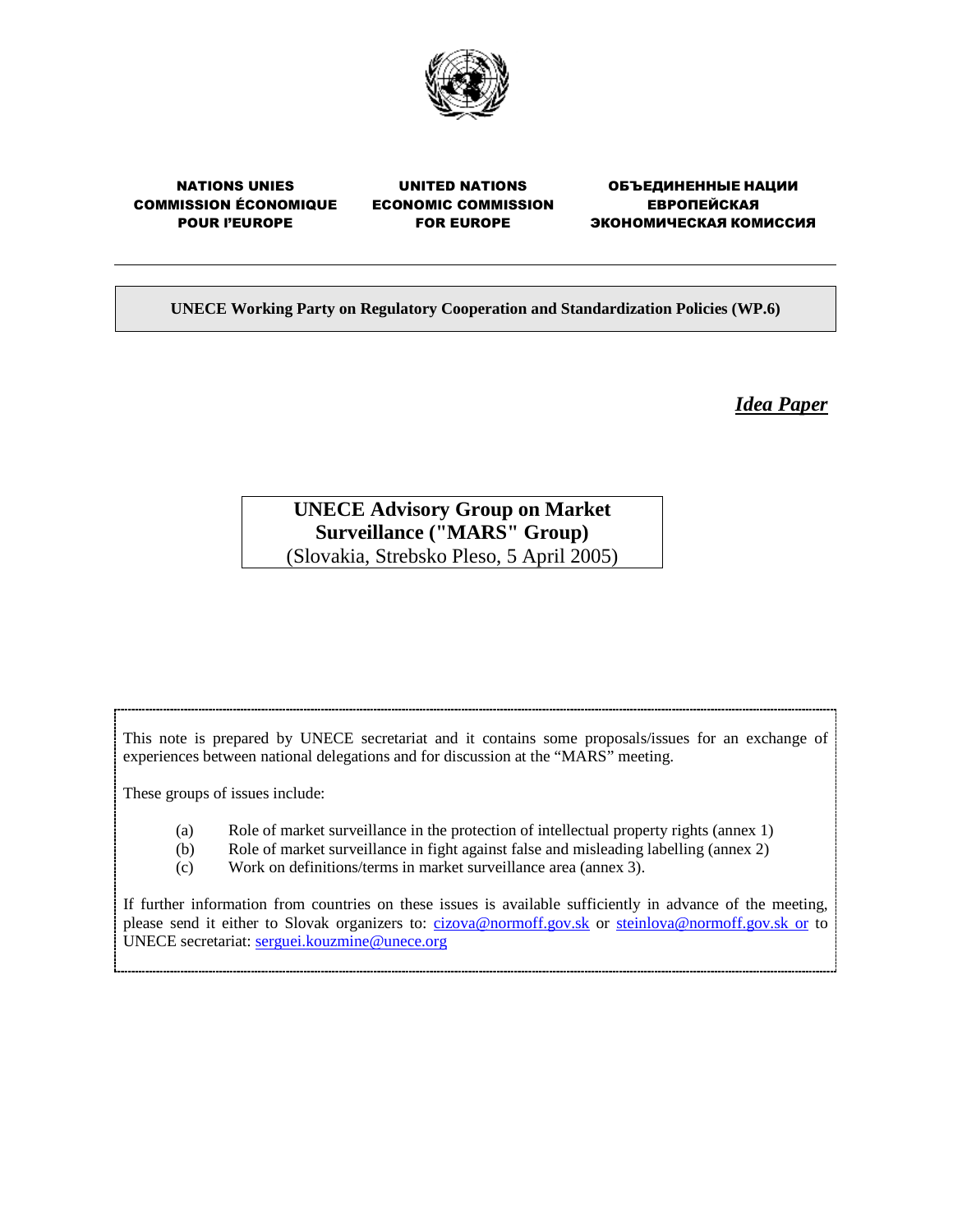## **Annex 1**

## **"MARS" project "Use of Market Controls against Counterfeit Goods"**

It is recalled that, in view of the importance devoted by delegations to intellectual property rights (IPR) protection, the WP.6 has been looking into possibilities of using certification and market surveillance controls as additional tools to stop counterfeit and fake goods being placed on the market.

The experience of Belarus in the use of certification procedures to this end was presented and considered by WP.6 at its tenth session (document: TRADE/WP6/2000/10).

At the latest "MARS" Group meting in Slovakia in April 2004 (see document TRADE/WP6/2004/14), the experience of Ukraine in using market controls for that purpose was highlighted. Delegates agreed that market surveillance might contribute to intellectual property rights protection.

The current note contains a first draft recommendation to governments on the protection of IPR in connection with market surveillance. Should the "MARS" Group agree on its usefulness, it would be submitted to the Second International Forum on Market Surveillance (Geneva, 24 and 25 October 2005) and, eventually, for consideration and approval by the Working Party at its fifteenth session (Geneva, 24-26 October 2005).

# **Draft WP.6 Recommendation on the protection of IPR in market controls**

#### **Participants** to the "MARS" meeting,

*Stressing* the importance of the intellectual property rights protection for civilized development of an international economy and for the economic development of national economies,

*Noting* existing problems and deficiencies in the copy right protection in many countries, in particular in developing and transition economies,

*Recognizing* the treats to the health and safety of consumers/users which pose counterfeit and fake goods,

*Reiterating* that these problem can be solved through establishing a wide network and closer cooperation of all core stakeholders, namely State authorities (customs, police, copyright agencies, etc.), industry and consumers,

*Decide* to recommend to the interested governments to explore a possibility, wherever feasible and where the existing legal framework permits, to make additional efforts in the fight against counterfeit and pirate goods through market surveillance authorities/trade:

- In tracing counterfeit goods (in cooperation with other relevant state authorities on a national level) during their market surveillance inspections on safety of goods;
- By requesting, that after having examined safety, health and other requirements as called upon by the national legislation, to check also if products are genuine, namely if produced legally and if the use of trade mark/logo has been authorized by its owner or legal representative;
- By involving in such verification, whenever feasible and depending on legal/institutional national framework, also other interested state authorities and/or representatives of manufacturers and consumers.

*Expressed their trust* that the implementation of this or similar schemes/approaches will be beneficial to consumers and conducive to establishing "rule of the law" principles in the society and to fair competition and business development, without implying excessive resources constraints for market surveillance authorities/trade inspectorates and they should not replace/duplicate existing intellectual property rights enforcement tools.

\* \* \* \*